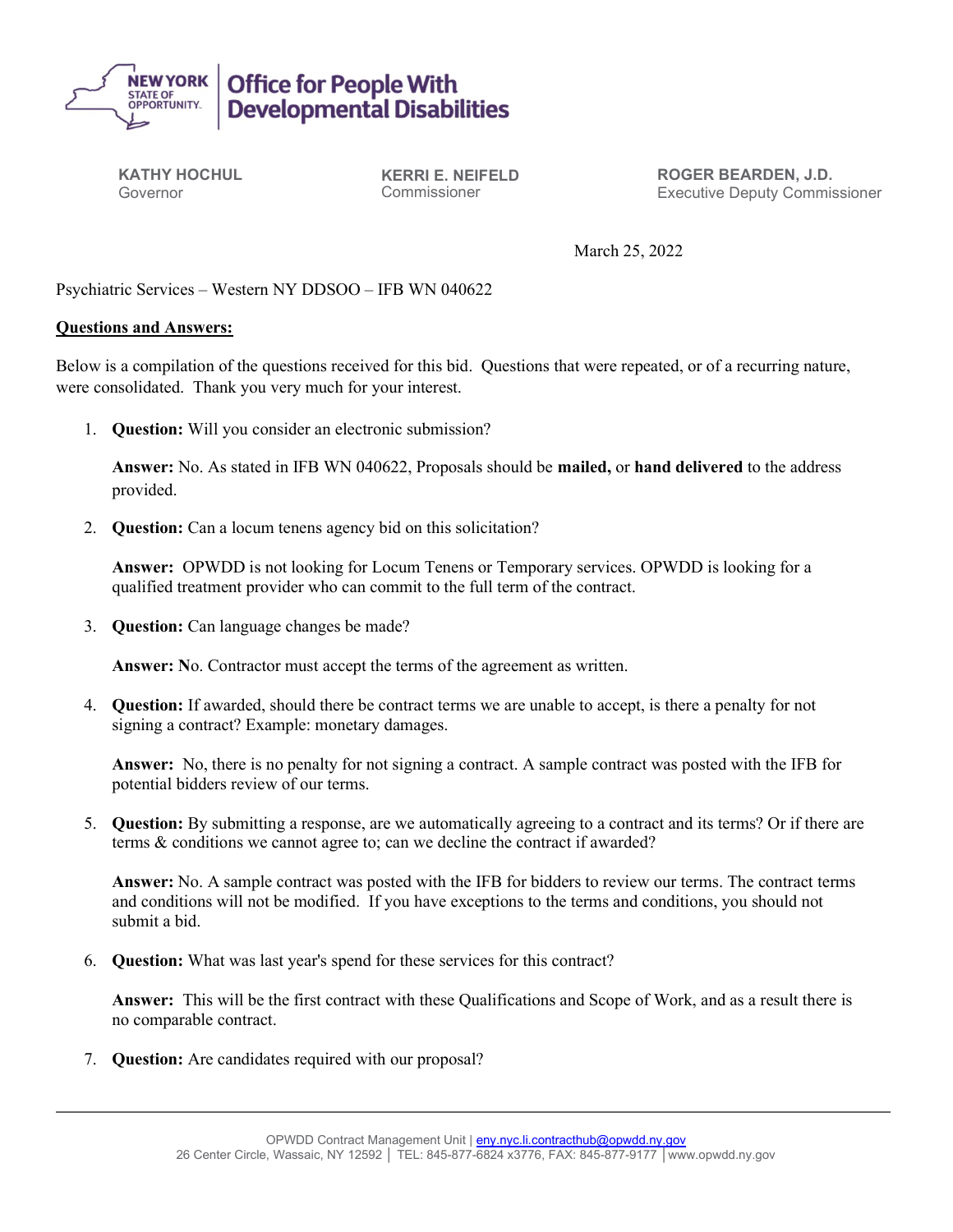Answer: Yes, the Treatment Provider's resume, and other documents are required at the time the bid is submitted. Please refer to the requirements on the Cost Proposal Form on Page 21 of IFB WN 040622.

8. Question: Are there penalties incurred if unable to fill any of the openings?

Answer: This contract is to provide the services as set forth in the Scope of Work, and to do so on a regular basis. Failure to provide full coverage may result in contract termination.

9. Question: Is there an incumbent and current contract for this service? If so, can you please provide the vendor's name and current contract rate?

Answer: No. This will be the first contract with these Qualifications and Scope of Work.

10. Question: Will you allow multiple physicians to fill the need or are your requiring that one physician fulfill the need?

Answer: OPWDD is looking for a qualified treatment provider who can commit to the full term of the contract.

11. Question: How many hours will the provider spend at each facility every week?

Answer: As stated in IFB WN 040622, The hours of service will be scheduled between normal business hours of 7:00 am to 7:00 pm, Monday through Friday, except for NYS recognized Holidays, as mutually agreed upon between the OPWDD Region I Medical Director and the contractor. The number of Estimated Annual hours provided is an estimate only. There is no guaranteed minimum number of hours. Payment will be made based on actual services rendered.

12. Question: Will price adjustments be allowed for the renewal years? Can we submit a rate increase with each option year?

Answer: Please refer to IFB WN 040622, Page 4, Section 9. Payment, for information regarding CPI price adjustments.

13. Question: Do you want an all-inclusive rate?

Answer: Yes.

14. Question: Locum tenens physicians are Independent Contractors and as such are not employees. Therefore, Worker's Compensation insurance would not be applicable. Will you waive these requirements for physicians?

Answer: If the physician is accepting the position as an independent contractor and has no employees, they will need to provide a Worker's Compensation Certificate of Exemption.

15. Question: Will you consider \$1M per occurrence/\$3M aggregate insurance limits?

Answer: The insurance requirements are not negotiable.

16. Question: What is the expected time for the completion of credentialing for an accepted candidate?

Answer: All credentials will be verified prior to awarding a contract.